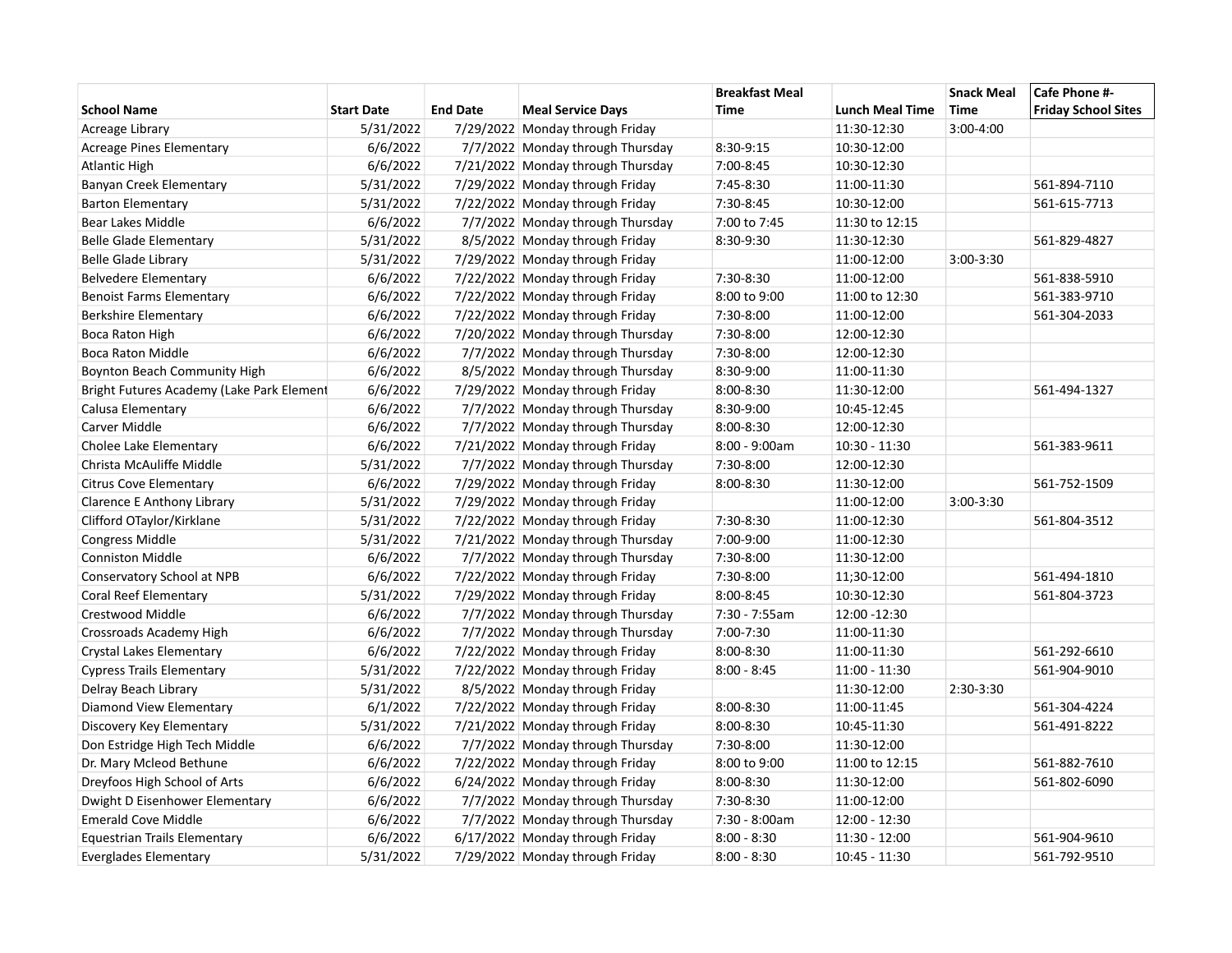| Everglades Prep Academy High                | 6/6/2022  | 6/30/2022 Monday through Thursday | 7:45-8:45       | 11:30-12:15    |               |              |
|---------------------------------------------|-----------|-----------------------------------|-----------------|----------------|---------------|--------------|
| Forest Hill Elementary                      | 6/6/2022  | 7/22/2022 Monday through Friday   | 7:30-8:30       | 11:00-12:00    |               | 561-432-2310 |
| Forest Hill High                            | 6/1/2022  | 7/21/2022 Monday through Thursday | 8:00-8:30       | 11:30-12:00    |               |              |
| <b>Forest Park Elementary</b>               | 6/6/2022  | 7/22/2022 Monday through Friday   | 8:30-9:00       | 11:00-11:30    |               | 561-292-6910 |
| Freedom Shores Elementary                   | 5/31/2022 | 7/22/2022 Monday through Friday   | 8:00-9:00       | 11:00-1:00     |               | 561-804-3132 |
| <b>Frontier Elementary</b>                  | 5/31/2022 | 7/22/2022 Monday through Friday   | 8:30-9:30       | 11:30-12:30    |               | 561-904-9910 |
| Galaxy Elementary                           | 5/31/2022 | 7/22/2022 Monday through Friday   | 7:45-9:00       | 11:00-12:30    |               | 561-739-5610 |
| <b>Glade View Elementary</b>                | 5/31/2022 | 8/5/2022 Monday through Friday    | 8:00-9:00       | 11:30-12:30    |               | 561-993-8810 |
| Glades Academy Elementary (K.E. Cunningh    | 6/6/2022  | 6/17/2022 Monday through Friday   | 8:15-9:00       | 11:30-12:15    |               | 561-924-9810 |
| Glades Central High                         | 6/6/2022  | 7/7/2022 Monday through Thursday  | 7:30-8:30       | 11:00-12:00    |               |              |
| Glades Road Library                         | 5/31/2022 | 7/29/2022 Monday through Friday   |                 | 11:30-12:30    | 3:30-5:00     |              |
| <b>Golden Grove Elementary</b>              | 5/31/2022 | 7/22/2022 Monday through Friday   | 8:00-8:30       | 11:30-12:00    |               | 561-904-9710 |
| Gove Elementary                             | 5/31/2022 | 8/5/2022 Monday through Friday    | 8:30-9:30       | 11:00-12:30    |               | 561-993-8714 |
| <b>Grassy Waters Elementary</b>             | 5/31/2022 | 7/22/2022 Monday through Friday   | 7:30 - 8:30am   | 12:00 - 12:30  |               | 561-383-9018 |
| <b>Greenacres Elementary</b>                | 5/31/2022 | 7/22/2022 Monday through Friday   | 7:30-8:15       | 11:00-12:00    |               | 561-649-7210 |
| Greenacres Library                          | 5/31/2022 | 8/5/2022 Monday through Friday    |                 | 12:00-1:00     | 2:00-5:00     |              |
| G-Star High School of the Arts              | 6/6/2022  | 7/11/2022 Monday through Thursday | 8:30-9:00       | 11:00-11:30    |               |              |
| H.L. Johnson Elementary                     | 6/6/2022  | 7/22/2022 Monday through Friday   | 8:00am - 8:30am | 11:30 - 12:00  |               | 561-904-9310 |
| Hagen Ranch Road Library                    | 5/31/2022 | 8/5/2022 Monday through Friday    |                 | 11:30-12:30    | $3:00 - 4:00$ |              |
| Hagen Road Elementary                       | 6/6/2022  | 7/22/2022 Monday through Friday   | 8:30-9:00       | 11:00-11:30    |               | 561-292-6710 |
| Heritage Elementary                         | 6/6/2022  | 7/22/2022 Monday through Friday   | 8:00-8:45       | 11:00-11:45    |               | 561-804-3228 |
| <b>Hidden Oaks Elementary</b>               | 5/31/2022 | 7/22/2022 Monday through Friday   | $8:00 - 8:30$   | 11:30-12:00    |               | 561-804-3840 |
| <b>Highland Elementary</b>                  | 5/31/2022 | 7/22/2022 Monday through Friday   | 7:30-8:15       | 11:00-12:00    |               | 561-202-0519 |
| <b>Hope Centennial Elementary</b>           | 6/6/2022  | 7/7/2022 Monday through Thursday  | 8:00 to 8:30    | 10:30 to 12:30 |               |              |
| Howell Watkins Middle                       | 6/6/2022  | 6/16/2022 Monday through Thursday | 7:00-7:30       | 11:30-12:00    |               |              |
| Imagine Chancellor Charter (Rolling Green E | 5/31/2022 | 7/22/2022 Monday through Friday   | 7:45-8:15       | 11:00-12:00    |               | 561-202-9521 |
| Indian Pines Elementary                     | 6/1/2022  | 7/22/2022 Monday through Friday   | 8:00-8:30       | 11:00-12:00    |               | 561-804-3305 |
| Indian Ridge School Elementary              | 6/6/2022  | 7/14/2022 Monday through Thursday | 7:45-8:30       | 10:00-11:30    |               |              |
| Inlet Grove Community High                  | 6/13/2022 | 7/21/2022 Monday through Thursday | 7:30-8:00       | 11:00-12:00    |               |              |
| J.C.Mitchell Elementary                     | 5/31/2022 | 7/22/2022 Monday through Friday   | 7:45-8:15       | 11:30-12:00    |               | 561-750-4905 |
| Jeaga Middle                                | 5/31/2022 | 7/29/2022 Monday through Friday   | $7:30 - 8:30$   | $12:00 - 1:00$ |               | 561-242-8026 |
| John F. Kennedy Middle                      | 5/31/2022 | 8/5/2022 Monday through Friday    | 8:30 to 9:30    | 11:30 - 12:00  |               | 561-845-4517 |
| John I. Leonard High                        | 6/1/2022  | 7/28/2022 Monday through Thursday | 7:30-8:00       | 11:00-12:00    |               |              |
| Jupiter Library                             | 5/31/2022 | 7/29/2022 Monday through Friday   |                 | 11:30-12:30    | $3:00 - 5:00$ |              |
| Jupiter Middle                              | 5/31/2022 | 7/7/2022 Monday through Friday    | 7:30-8:00       | 11:30-12:00    |               | 561-745-7218 |
| K.E.Cunningham/Canal Point                  | 6/6/2022  | 7/29/2022 Monday through Friday   | 8:00-9:00       | 10:30-12:30    |               | 561-924-9810 |
| L. C. Swain Middle                          | 6/6/2022  | 7/7/2022 Monday through Thursday  | 7:00-7:45       | 12:00-12:30    |               |              |
| Lake Park Elementary                        | 5/31/2022 | 7/22/2022 Monday through Friday   | 7:30-8:00       | 11:30-12:00    |               | 561-494-1327 |
| Lake Shore Middle                           | 6/6/2022  | 7/7/2022 Monday through Thursday  | 7:30-8:00       | 11:00-11:45    |               |              |
| Lake Worth High                             | 6/1/2022  | 7/21/2022 Monday through Thursday | 7:30-8:00       | 11:00-11:30    |               |              |
| Lake Worth Middle                           | 6/6/2022  | 7/7/2022 Monday through Thursday  | 7:30-8:00       | 11:30-12:00    |               |              |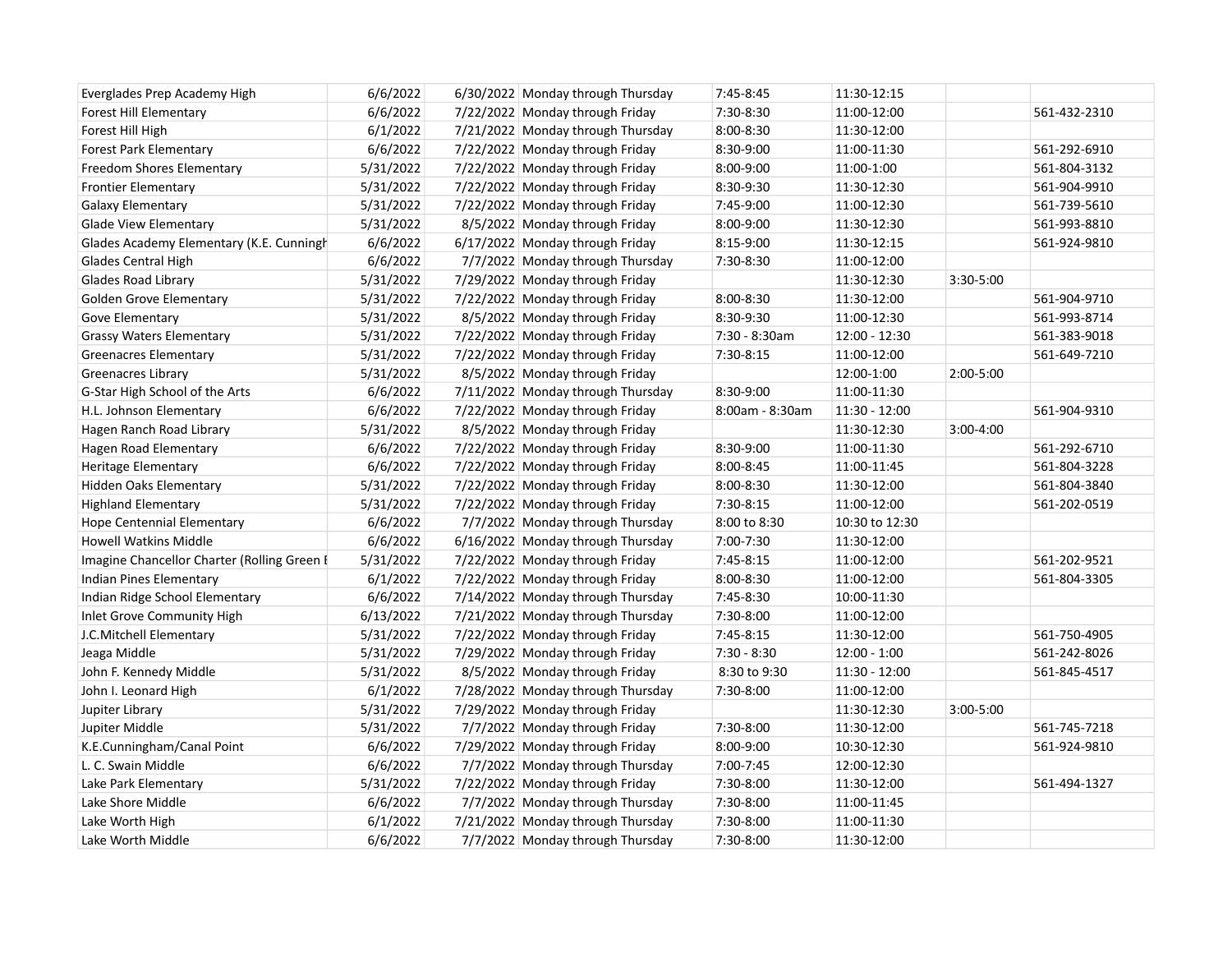| Lantana Elementary                        | 6/6/2022  | 7/22/2022 Monday through Friday   | 8:00-8:45                         | 10:00-12:30     |               | 561-202-0318  |
|-------------------------------------------|-----------|-----------------------------------|-----------------------------------|-----------------|---------------|---------------|
| Lantana Middle                            | 6/6/2022  | 7/7/2022 Monday through Thursday  | $7:15-8:15$                       | 11:00-12:00     |               |               |
| Lantana Road Library                      | 5/31/2022 | 8/5/2022 Monday through Friday    |                                   | $12:00 - 1:00$  | $3:00-3:30$   |               |
| Lincoln Elementary                        | 5/31/2022 | 8/5/2022 Monday through Friday    | 8:30 to 9:00                      | $11:00 - 12:30$ |               | 561-494-1423  |
| Loggers Run Middle                        | 6/6/2022  | 7/7/2022 Monday through Thursday  | 7:30-8:00                         | 12:00-12:30     |               |               |
| Loula V York Library                      | 5/31/2022 | 7/29/2022 Monday through Friday   |                                   | 11:00-12:00     | $3:00-3:30$   |               |
| Main Library - Summit                     | 5/31/2022 | 7/29/2022 Monday through Friday   |                                   | 12:00-1:00      | 2:00-5:00     |               |
| <b>Manatee Comm Elementary</b>            | 5/31/2022 | 7/22/2022 Monday through Friday   | 8:00-8:45                         | 11:15-12:00     |               | 561-357-1810  |
| Mandel Library                            | 6/6/2022  | 7/22/2022 Monday through Thursday |                                   | 11:30-1:00      | $2:00 - 7:00$ |               |
| Marsh Pointe Elementary                   | 5/31/2022 | 7/29/2022 Monday through Friday   | 7:00-7:30                         | 11:30-12:00     |               | 561-366-6810  |
| <b>Meadow Park Elementary</b>             | 5/31/2022 | 7/29/2022 Monday through Friday   | 7:30-8:30                         | 11:00-12:00     |               | 561-357-2829  |
| New Horizons Elementary                   | 6/1/2022  | 7/22/2022 Monday through Friday   | $7:30 - 9:00$                     | 10:30 - 12:00   |               | 561-651-0510  |
| North Grade Elementary                    | 5/31/2022 | 7/29/2022 Monday through Friday   | 7:30-8:30                         | 11:00-12:30     |               | 561-202-9318  |
| North Palm Beach Library                  | 6/8/2022  | 7/29/2022 Wednesday and Friday    |                                   | $12:30 - 1:30$  | 2:00-5:00     |               |
| Northboro Elementary                      | 6/6/2022  | 7/7/2022 Monday through Thursday  | 8:00 am to 9:00 am 11:00 to 12:30 |                 |               |               |
| Northmore Elementary                      | 6/6/2022  | 7/22/2022 Monday through Friday   | 8:00 to 9:00                      | 11:00 to 12:30  |               | 561-494-1710  |
| Okeechobee Blvd Library                   | 5/31/2022 | 7/29/2022 Monday through Friday   | N/A                               | 11:30 - 12:30   | $2:30 - 3:00$ |               |
| Okeeheelee Middle                         | 5/31/2022 | 7/7/2022 Monday through Thursday  | 7:00 - 8:00am                     | 12:00 - 12:30   |               |               |
| Olympus International Academy (Verde K-8  | 5/31/2022 | 7/29/2022 Monday through Friday   | 8:00-8:30                         | 11:00-11:30     |               | 561--218-6810 |
| Omni Middle                               | 6/6/2022  | 7/7/2022 Monday through Thursday  | 7:30-8:00                         | 12:00-12:30     |               |               |
| <b>Orchard View Elementary</b>            | 5/31/2022 | 7/29/2022 Monday through Friday   | 8:00-8:30                         | 11:00-12:00     |               | 561-894-7410  |
| Osceola Creek Middle                      | 6/6/2022  | 7/7/2022 Monday through Thursday  | 7:30-8:00                         | 12:00-12:30     |               |               |
| Pahokee Elementary                        | 6/6/2022  | 7/22/2022 Monday through Friday   | 8:00-8:45                         | 12:00-12:30     |               | 561-924-9710  |
| Pahokee Middle                            | 6/6/2022  | 8/5/2022 Monday through Friday    | 7:00-8:30                         | 11:00-12:00     |               | 561-924-6510  |
| Palm Beach Central High                   | 6/6/2022  | 7/14/2022 Monday through Thursday | 7:00-7:30                         | 12:00-12:30     |               |               |
| Palm Beach Gardens Elementary             | 6/1/2022  | 7/22/2022 Monday through Friday   | 7:00-7:30                         | 11:30-12:00     |               | 561-366-6510  |
| Palm Beach Gardens High                   | 6/6/2022  | 6/30/2022 Monday through Thursday | 7:30 to 8:00                      | $11:00 - 11:30$ |               |               |
| Palm Beach Gardens Library                | 5/31/2022 | 7/29/2022 Monday through Friday   |                                   | 12:00-1:00      | 3:00-5:00     |               |
| Palm Beach Lakes High                     | 6/6/2022  | 7/7/2022 Monday through Thursday  | 7:00 to 7:45                      | 11:30 - 12:30   |               |               |
| Palm Beach Maritime Elementary (Starlight | 6/6/2022  | 7/22/2022 Monday through Friday   | 7:30-8:30                         | 11:00-12:00     |               | 561-804-3615  |
| Palm Beach Maritime High                  | 6/6/2022  | 7/7/2022 Monday through Thursday  | 8:30-9:00                         | 11:30-12:00     |               |               |
| Palm Beach Prep Academy Charter           | 6/20/2022 | 7/22/2022 Monday through Thursday | 9:00-9:30                         | 12:00-12:30     |               |               |
| Palm Beach Public Elementary              | 5/31/2022 | 7/22/2022 Monday through Friday   | 8:00-8:30                         | 11:00-11:30     |               | 561-822-0726  |
| Palm Springs Community Middle             | 5/31/2022 | 6/16/2022 Monday through Thursday | 7:30-8:00                         | 11:30-12:00     |               |               |
| Palm Springs Elementary                   | 6/6/2022  | 7/15/2022 Monday through Friday   | 7:30-8:00                         | 11:00-11:30     |               | 561-804-3026  |
| Palmetto Elementary                       | 6/6/2022  | 7/15/2022 Monday through Friday   | 7:30-8:00                         | 11:00-11:30     |               | 561-202-0413  |
| Park Vista Community High                 | 6/6/2022  | 7/29/2022 Monday through Friday   | 7:00-7:45                         | 11:30-12:30     | 4:30-5:00     | 561-491-8452  |
| PB School For Autism                      | 6/20/2022 | 7/14/2022 Monday through Thursday | 8:00-9:00                         | 11:30-12:30     |               |               |
| Pine Grove Elementary                     | 5/31/2022 | 8/5/2022 Monday through Friday    | 7:45-8:30                         | 11:00-11:45     |               | 561-266-1110  |
| Pine Jog Elementary                       | 6/6/2022  | 7/29/2022 Monday through Friday   | $8:15 - 8:45am$                   | 11:30 - 12:00   |               | 561-656-5410  |
| Pioneer Park Elementary                   | 5/31/2022 | 8/5/2022 Monday through Friday    | 7:30-9:00                         | 10:30-1:00      |               | 561-993-8616  |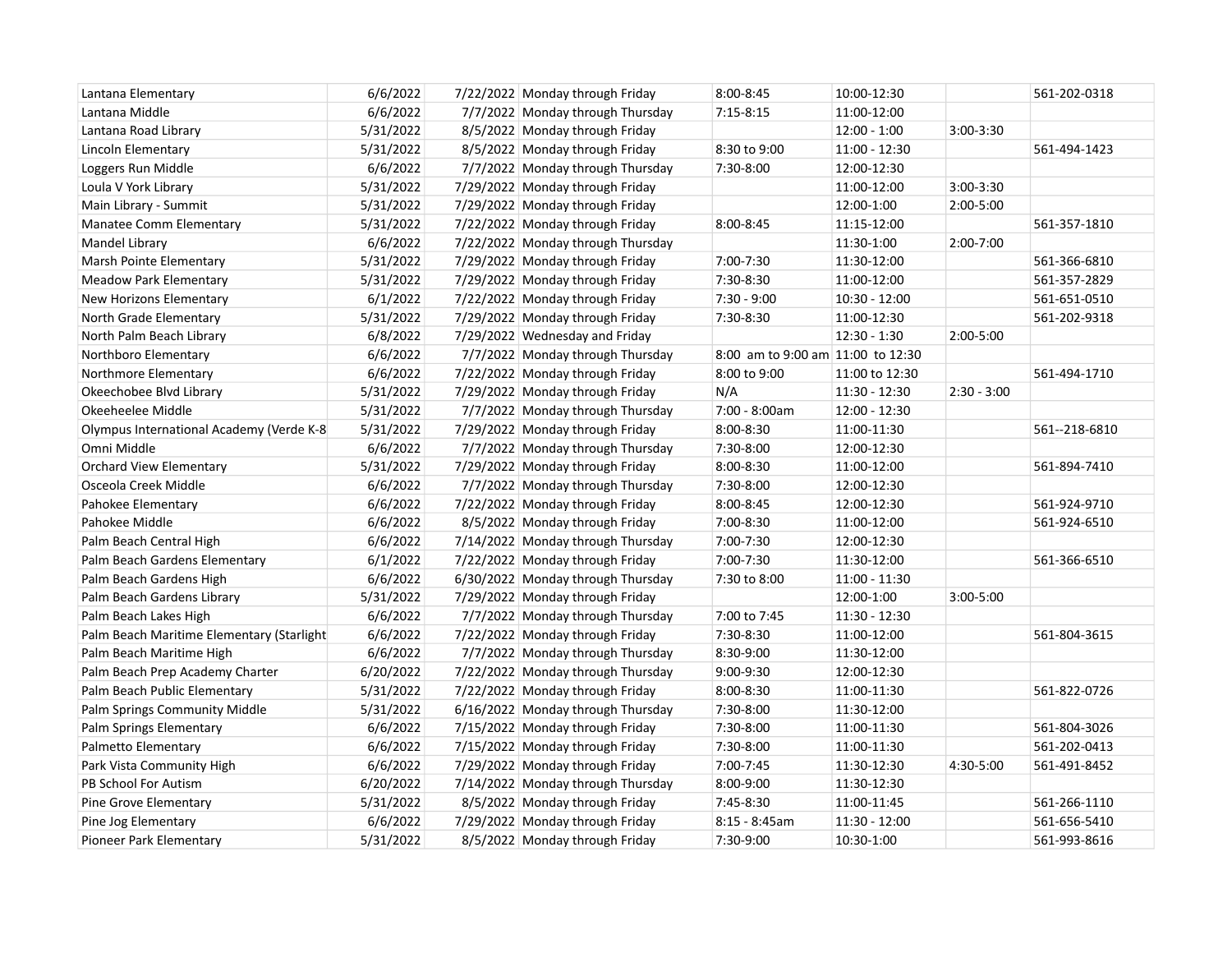| <b>Pleasant City Elementary</b>     | 5/31/2022 | 7/22/2022 Monday through Friday   | 8:00 to 9:00  | $11:00 - 12:00$ |               | 561-838-5810                |
|-------------------------------------|-----------|-----------------------------------|---------------|-----------------|---------------|-----------------------------|
| Plumosa School of Arts              | 6/6/2022  | 7/22/2022 Monday through Friday   | 8:30-9:00     | 11:00-11:30     |               | 561-330-3910                |
| Polo Park Middle                    | 6/6/2022  | 7/7/2022 Monday through Thursday  | 7:30 -8:00am  | 12:00 - 12:30   |               |                             |
| Pompey Park (S.D. Spady Elementary) | 6/6/2022  | 7/29/2022 Monday through Friday   | 7:30-8:15     | 11:00-11:45     |               | 561-454-7807                |
| Riviera Beach Preprepatory          | 6/6/2022  | 7/7/2022 Monday through Thursday  | 7:00-7:30     | 12:00-12:30     |               |                             |
| <b>Rolling Green Elementary</b>     | 5/31/2022 | 7/22/2022 Monday through Friday   | 7:45-9:00     | 11:00-11:30     |               | 561-202-9521                |
| Roosevelt Elementary                | 6/6/2022  | 7/22/2022 Monday through Friday   | 8:15 to 9:00  | 12:00 - 12:30   |               | 561-653-5110                |
| Roosevelt Middle                    | 6/6/2022  | 7/7/2022 Monday through Thursday  | 7:00 to 7:45  | 11:30 - 12:30   |               |                             |
| Rosenwald Elementary                | 5/31/2022 | 8/5/2022 Monday through Friday    | 7:30-8:30     | 10:30-11:30     |               | 561-993-8911                |
| Royal Palm Beach Elementary         | 6/6/2022  | 7/29/2022 Monday through Friday   | 7:30 - 8:30am | $11:00 - 11:30$ |               | 561-633-4410                |
| Royal Palm Beach High               | 6/6/2022  | 7/20/2022 Monday through Thursday | 7:00-7:30     | $11:45 - 12:15$ |               |                             |
| Royal Palm Beach Library            | 5/31/2022 | 7/29/2022 Monday through Friday   | N/A           | $11:30 - 12:15$ | $2:30 - 3:30$ |                             |
| Royal Palm School                   | 6/6/2022  | 7/7/2022 Monday through Thursday  | 8:30-9:15     | 10:45-1:00      |               |                             |
| S.D.Spady Elementary                | 5/31/2022 | 8/5/2022 Monday through Friday    | 7:30-8:45     | 10:30-12:30     |               | 561-454-7807                |
| Santaluces High                     | 6/6/2022  | 7/21/2022 Monday through Thursday | 7:30-8:00     | 11:30-12:00     |               |                             |
| Seminole Ridge High                 | 6/6/2022  | 7/7/2022 Monday through Thursday  | 7:30-8:00     | 12:00-12:30     |               |                             |
| Seminole Trails                     | 6/6/2022  | 7/22/2022 Monday through Friday   | 8:00 to 9:00  | 11:00 - 12:00   |               | 561-598-7010                |
| Somerset Academy Canyons High       | 5/31/2022 | 7/29/2022 Monday through Friday   |               | 11:00-12:30     |               | Snack -2:15-3: 561-732-8252 |
| Somerset Academy JFK                | 5/31/2022 | 7/29/2022 Monday through Friday   | 8:00-9:00am   | 12:00-1:00      |               | 561-868-6109                |
| South Grade Elementary              | 6/6/2022  | 7/15/2022 Monday through Friday   | 8:00-8:30     | 11:00-11:30     |               | 561-202-9413                |
| South Intensive Transition          | 6/6/2022  | 6/30/2022 Monday through Thursday | 7:30-8:00     | 12:00-12:30     |               |                             |
| South Olive Elementary              | 6/6/2022  | 7/29/2022 Monday through Friday   | 7:30-8:00     | 11:00-11:30     |               | 561-202-0219                |
| South Tech Academy High             | 5/31/2022 | 6/14/2022 Monday through Thursday | 8:15-8:45     | 11:30-12:00     |               |                             |
| South Tech Prep Academy Middle      | 7/18/2022 | 7/28/2022 Monday through Thursday | 8:30-9:00     | 11:30-12:00     |               |                             |
| Spanish River High                  | 6/6/2022  | 6/30/2022 Monday through Thursday | 7:30-8:00     | 12:00-12:30     |               |                             |
| <b>Starlight Cove Elementary</b>    | 6/6/2022  | 7/15/2022 Monday through Friday   | 8:00-8:45     | 11:00-11:45     |               | 561-804-3615                |
| <b>Sunset Palms Elementary</b>      | 5/31/2022 | 7/29/2022 Monday through Friday   | 8:00-8:30     | 11:00-11:30     |               | 561-752-1156                |
| Tequesta Library                    | 5/31/2022 | 8/5/2022 Monday through Friday    |               | 11:30-12:30     | 3:00-5:00     |                             |
| <b>Timber Trace Elementary</b>      | 6/6/2022  | 7/7/2022 Monday through Thursday  | 8:00-8:30     | 11:00-11:30     |               |                             |
| <b>Tradewinds Middle</b>            | 6/6/2022  | 7/21/2022 Monday through Thursday | 7:30-8:45     | 11:30-12:30     |               |                             |
| Turning Points Academy High         | 5/31/2022 | 8/5/2022 Monday through Thursday  | 8:00-8:30     | 11:30-12:00     |               |                             |
| U.B Kinsey/Palmview Elementary      | 6/6/2022  | 7/22/2022 Monday through Friday   | 8:30 to 9:00  | 12:00 - 12:30   |               | 561-671-6510                |
| Verde K-8                           | 6/1/2022  | 7/27/2022 Monday through Friday   | 8:00-9:00     | 11:30-12:00     |               | 561-218-6810                |
| Village Academy                     | 5/31/2022 | 7/29/2022 Monday through Friday   | 7:30-8:30     | 11:30-12:30     |               | 561-243-6110                |
| <b>Washington Elementary</b>        | 6/6/2022  | 7/22/2022 Monday through Friday   | 8:00 to 9:00  | 11:00 - 11:30   |               | 561-494-1216                |
| <b>Waters Edge Elementary</b>       | 5/31/2022 | 7/22/2022 Monday through Friday   | 9:00-9:45     | 12:00-12:30     |               | 561-852-2410                |
| Watson B. Duncan Middle             | 6/6/2022  | 7/7/2022 Monday through Friday    | 7:30-8:00     | 11:00-12:00     |               | 561-776-3517                |
| Wellington High                     | 6/6/2022  | 7/7/2022 Monday through Thursday  | 7:30 - 8:30am | $10:30 - 12:30$ |               |                             |
| Wellington Landings Middle          | 5/31/2022 | 7/7/2022 Monday through Thursday  | 730-8:15      | 12:00-12:30     |               |                             |
| <b>Wellington Library</b>           | 5/31/2022 | 7/29/2022 Monday through Friday   | N/A           | 11:30 - 12:30   | $2:30 - 3:00$ |                             |
| West Boca Library                   | 5/31/2022 | 7/29/2022 Monday through Friday   |               | 11:30-12:30     | 2:30-3:00     |                             |